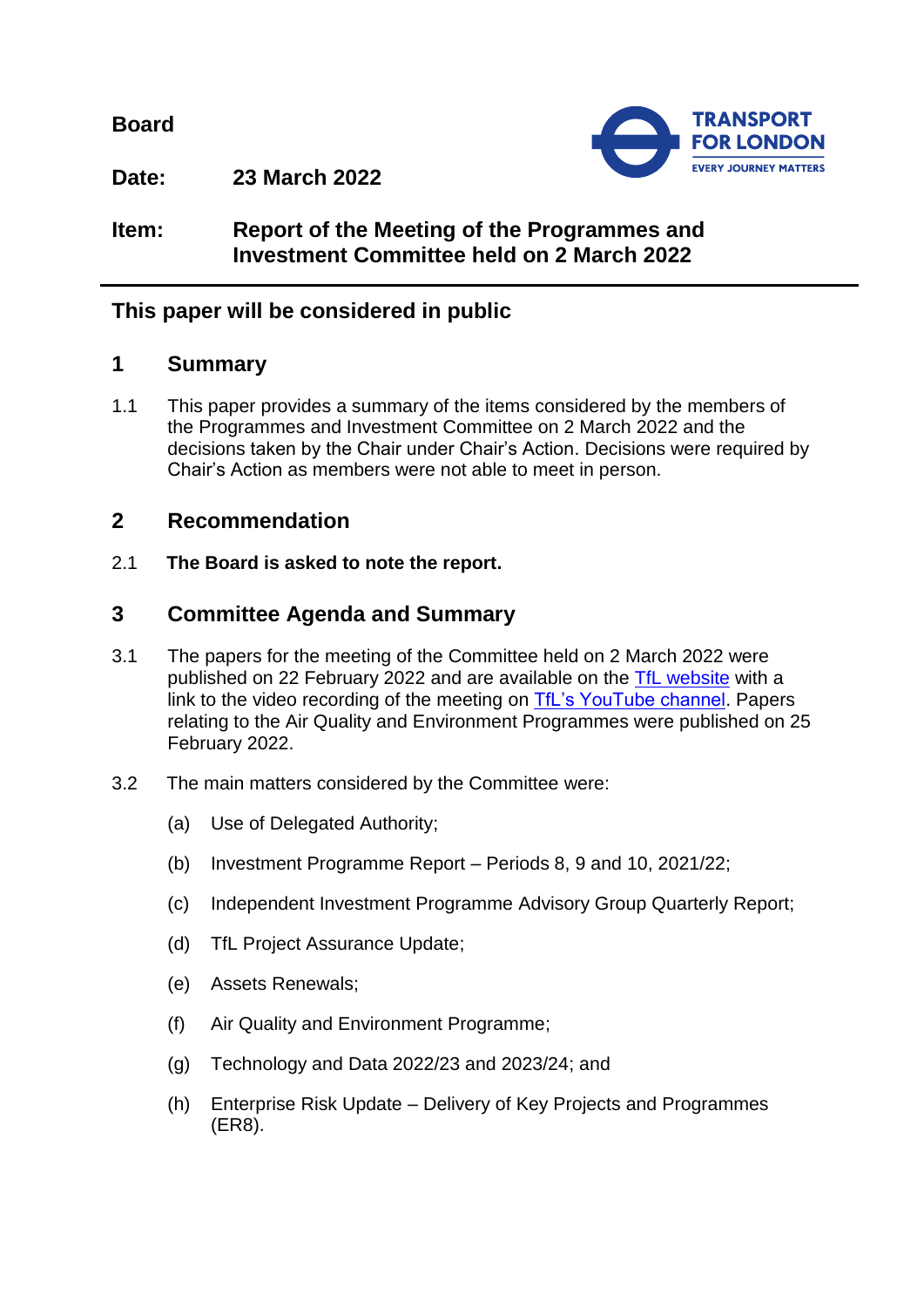3.3 A summary of the items considered and the decisions taken by the Chair under Chair's Action is provided below. The more detailed minutes of the meeting and exercise of Chair's Action will be published ahead of the meeting of the Committee on 18 May 2022.

## **4 Issues Discussed**

## **Use of Delegated Authority**

- 4.1 The Committee noted the paper on the use of delegated authority. Since the meeting on 15 December 2021 there had been: two uses of Chair's Action in relation to approval of authority requests at the meeting of the Committee on 15 December 2021 and the Elephant and Castle Station Capacity Upgrade project; the Commissioner had approved one Procurement Authority request; and the Chief Finance Officer had approved four Procurement Authority requests.
- 4.2 There had been no Mayoral Directions to TfL within the Committee's remit.

### **Investment Programme Report – Periods 8, 9 and 10, 2021/22**

4.3 The Committee noted the update on the progress and performance in Periods 8, 9 and 10, 2021/22 of the TfL programme of investments. Members welcomed the report and made suggestions for enhancing the presentation of the report further, to provide greater detail.

## **Independent Investment Programme Advisory Group Quarterly Report**

- 4.4 The Committee noted the update on the Independent Investment Programme Advisory Group (IIPAG) work undertaken since the last report. The Chair of IIPAG welcomed suggestions from Members for future areas of work.
- 4.5 IIPAG had found that contract form had no direct bearing on any cost, schedule delays or commercial disputes. The main issues identified were maturity of scope at the point of contract award, maturity of design, risk evaluation and management, sufficient project information and accrual of unresolved variations.

## **TfL Project Assurance Update**

- 4.6 The Committee noted the update on the project assurance work undertaken between 9 November 2021 and 21 January 2022 and the key findings from the reviews.
- 4.7 During that period, three programme reviews and five project reviews were undertaken. There was a significant reduction in the number of overdue recommendations since the last meeting and, since the papers for the meeting had been published, the number of overdue recommendations had been reduced further to one made by IIPAG and 10 made by TfL Project Assurance.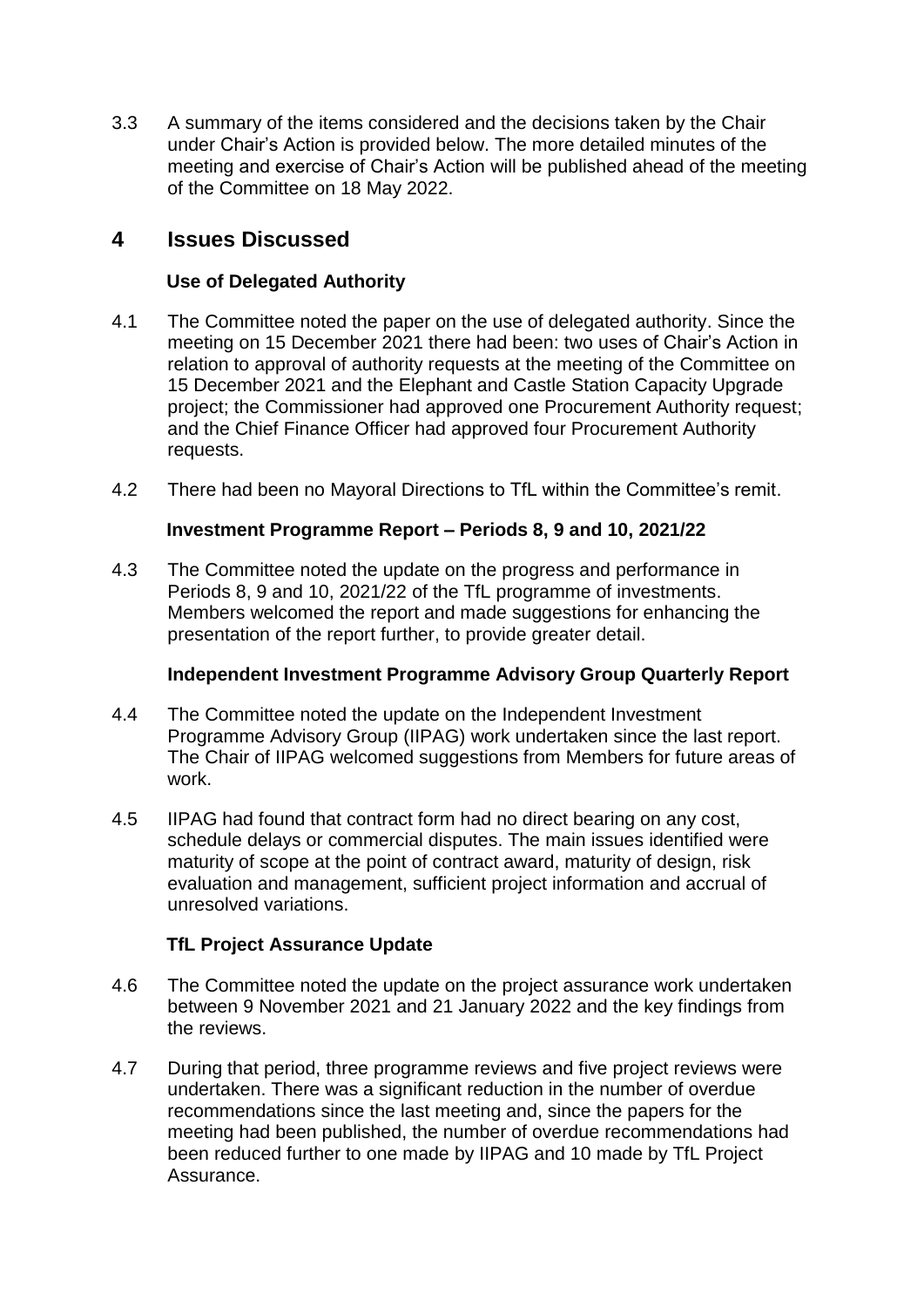#### **Asset Renewals**

- 4.8 The Committee noted the paper, which set out material that had been shared with the Department for Transport and the Treasury as part of the discussions on TfL funding.
- 4.9 The presentation set out the process to ensure there was a consistent approach across TfL for describing asset condition and how this could be related back to a scale for state of good repair (SOGR). Asset condition and SOGR would then be related back to network service and the Mayor's Transport Strategy.
- 4.10 Members thanked staff for their work in this area and for the useful discussion.

### **Air Quality and Environment Programme**

- 4.11 The Committee noted the update on the Air Quality and Environment Programme, which provided an annual update on the progress of the Programme in delivery projects since December 2020.
- 4.12 Members welcomed the improvements in air quality and progress made in the Programme. Members discussed the potential road user charging options and the importance of considering potential costs alongside the potential benefits and income.
- 4.13 Members commented on the importance of working with London boroughs so that electric vehicle charging points were provided where most needed. The Mayor had set the objective for London to be net zero carbon by 2030 and, as such, focus and leadership was required by senior TfL staff and the Mayor's team as well as the availability of appropriate resources.
- 4.14 The Chair exercised Chair's Action to approve additional Programme and Project Authority to support the delivery of the Programme. The Chair also approved additional Procurement Authority to extend the contracts with Capita Business Services Limited and Siemens Mobility Limited to continue activities in support of road user charging, and to commence contracts with third party suppliers to enable activities in support of road user charging.

## **Technology and Data 2022/23 and 2023/24**

- 4.15 The Committee noted an update on the Technology and Data Programme. Funding uncertainty meant most of the Programme focussed on renewals, rather than enhancements, which was not ideal as technology enhancement could be a driver of better outcomes.
- 4.16 Members notes that should the Programme be shrunk further it would pose increased risks to TfL. This was particularly the case as the hosting and networks were held on single platforms.
- 4.17 The Chair exercised Chair's Action to approve an increase in Programme and Project Authority for the financial years 2022/23 and 2023/24.